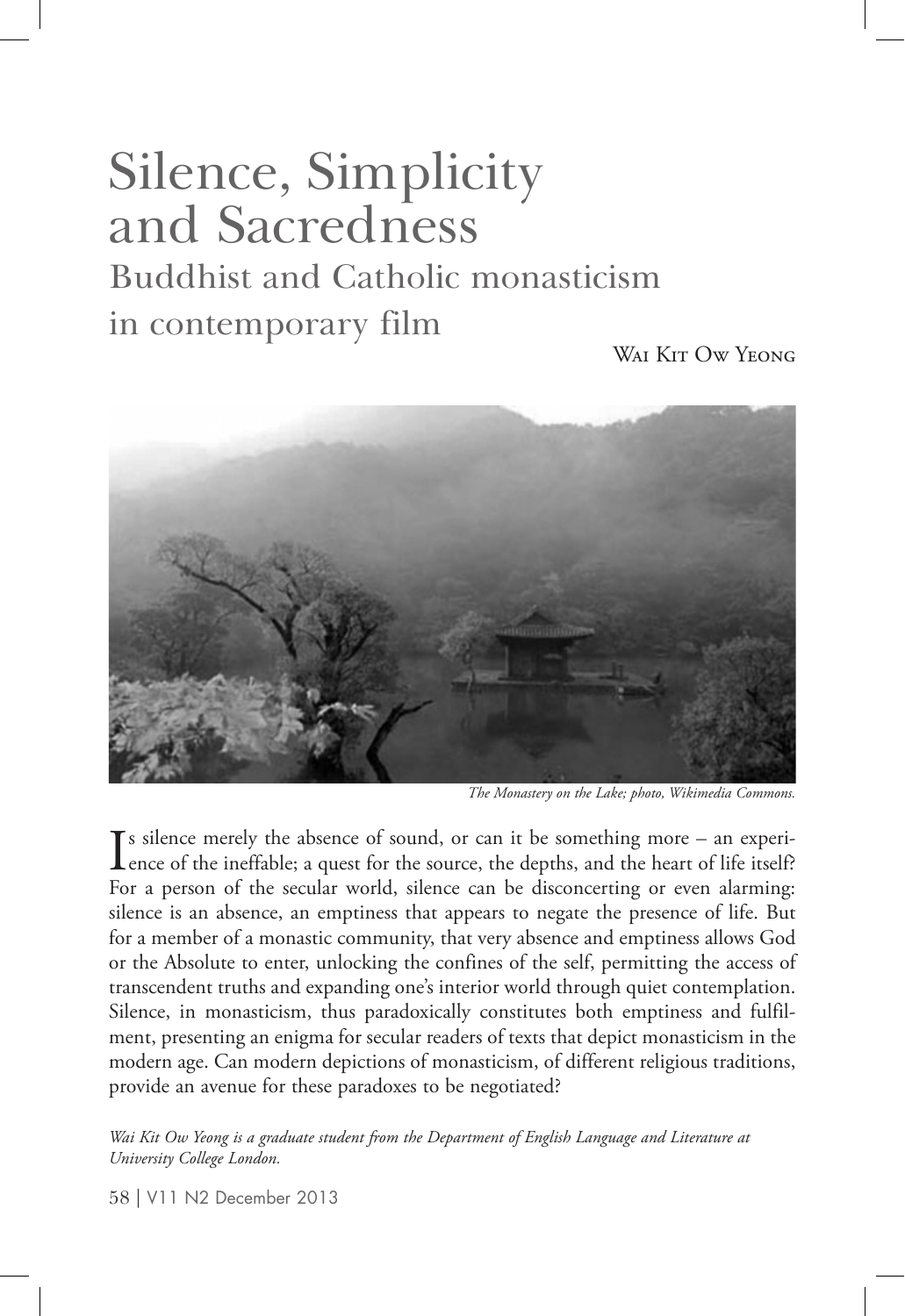Wai Kit Ow Yeong

Contemporary film, which has eagerly engaged with the theme of monastic silence in both Buddhist and Catholic religious traditions, might provide an answer: consider *Spring, Summer, Fall, Winter... and Spring* (2003) by the Korean filmmaker Kim Ki Duk,<sup>1</sup> and the German director and screenwriter Philip Gröning's *Into Great Silence* (2005)<sup>2</sup>.

# Silence, in monasticism, thus paradoxically constitutes both emptiness and fulfilment

By immersing audiences in the sacred hush of monastic life, both films aid viewers' appreciation of the inner peace and stillness that remains at the core of spirituality. Despite the apparent differences between *Spring and Silence* – the former focuses on a Buddhist monastery and the latter a Catholic one – both films share a common emphasis on the monastic life as a means of radical spiritual renewal, thus promoting the possibility of an interreligious understanding of monasticism. By relying on strategic cinematic techniques, both films do not simply depict monasteries – their qualities of simplicity and silence are incorporated and emblematized to become stylistic features of the films themselves. The films, then, offer opportunities for meditation rather than entertainment, and like the Buddhist and Catholic monasteries they depict, unapologetically, foreground the contemplative life as a process of purification and transformation which liberates the individual from the briar patch of the secular world.

#### Spirituality and Simplicity

Although the two films are grounded<br>in different religious traditions, and<br> $\frac{1}{2}$ fall under different genres – *Silence* is a documentary film, while *Spring* is a fictional narrative – they both feature a detailed exploration of the daily rigors demanded by monastic life.3 At one level, the films starkly reveal how monasticism can be harder than the secular life: contemplative orders tend to enforce some form of abstinence, with none of the comforts and conveniences of modernity available. The tiny Buddhist monastery in *Spring* has only the barest furnishings, floating on a raft in the middle of a lake (Fig. 1), with the lake itself surrounded on all sides by forest and ravines. In *Silence*, featuring a Carthusian monastery in the Grande Chartreuse of the French Alps, the monks lead a similarly Spartan existence. Each has their own individual

# The films, then, offer opportunities for meditation rather than entertainment

cell, and they subsist on a diet consisting largely of dry bread, gruel, and vegetables – the camera zooms in to allow the viewer to observe these petty details of everyday life.4 The monks lead a pareddown existence, bound to strict vows, committing themselves to living the lives of hermits with almost no contact with the outside world. Even opportunities of meeting each other are minimized, as is evident during mealtimes on most days of the week, when meals are delivered to a small hatch at the side of each cell,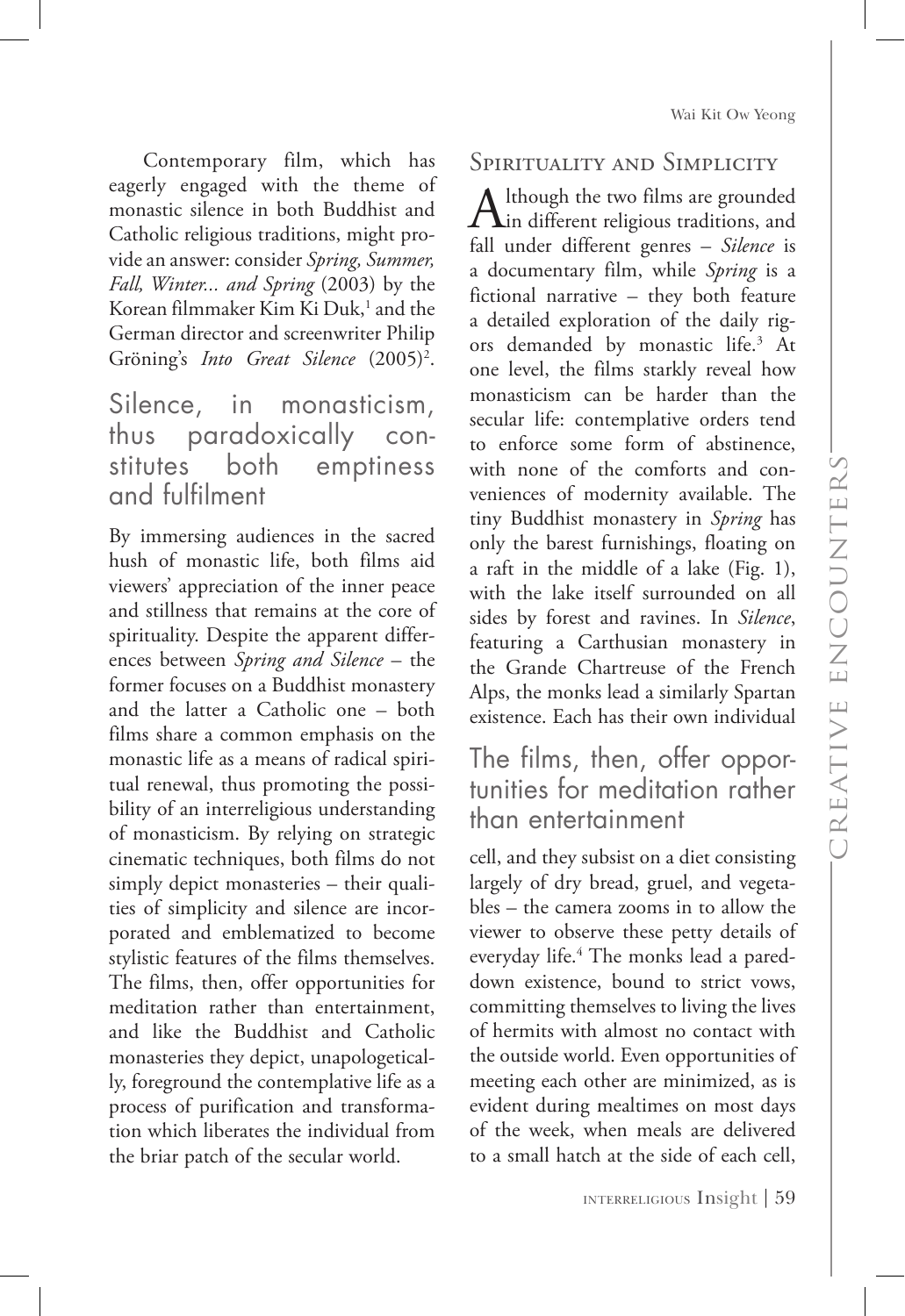so that food may be passed in and out of the cell without the hermit having to meet the server. Twice in the film, the camera follows a monk who wheels the meals to each hatch, capturing the process of the monk who repeats the same action of unlocking the hatch, placing the food in, and locking the hatch, before moving on to the next hatch. Each monk receives his food in silence; one entire scene involves a monk giving thanks and crossing himself before quietly munching on his baguette, in the silence and solitude of his cell.<sup>5</sup> At first glance, such austerity appears to be little more than yet another form of sensory deprivation, denying individuals the right to live freely.

the monastic life reflects a simple beauty which is sustained by its unceasing rhythms of work, prayer, and meditation

Yet at a deeper level, it is precisely because the Carthusian monks are not living in the secular world that they are better able to live freely – they avoid the sensory overload that often plagues much of the modern world, and thus life becomes clearer and sharper for them. In the religious life, there is little need to worry about the mundane trivialities of secular life, involving questions like what clothes to wear for the day or what to eat for lunch, simply because one wears the same habit and eats mostly the same food every day. Cutting out the excess cultivates a sense of simplicity, and it is this simplicity

60 | V11 N2 December 2013

that is essential for the spiritual life. In the first segment of *Spring*, the daily routine rarely changes: every morning, the elderly monk rises, wakes his young novice, bows and prays to the Buddha, and knocks on a hollow bowl that emits a resonant drum-like-beat into the forest.6 The pulsing rhythm of the drumbeat echoes the rhythmical daily routine of the monks, thus communicating the idea, metaphorically, that the monastic life reflects a simple beauty which is sustained by its unceasing rhythms of work, prayer, and meditation.

living in the secular world may be easier on the body, but harder on the soul

The quest for simplicity is also manifested even in the physical appearance of the monks. Carthusian monks, like Buddhist monks, shave their heads completely – in *Silence*, a black postulant has his head shaved, and with each lock of hair removed, a fragment of his worldly self is renounced.7 The tonsure represents the abandonment of vanity; in other words, it is a form of *kenosis*, an inner act of emptying the ego, but an act that is still physically manifested. In *Spring*, the elderly Buddhist monk is similarly tonsured, whereas his disciple (who had left the monastery in pursuit of his love-interest) returns with a full head of hair, but also with a host of secular problems – in particular, the disciple is wanted for the murder of his wife (who, in turn, had committed adultery). To signal his commitment to return to his master, the disciple takes a knife to cut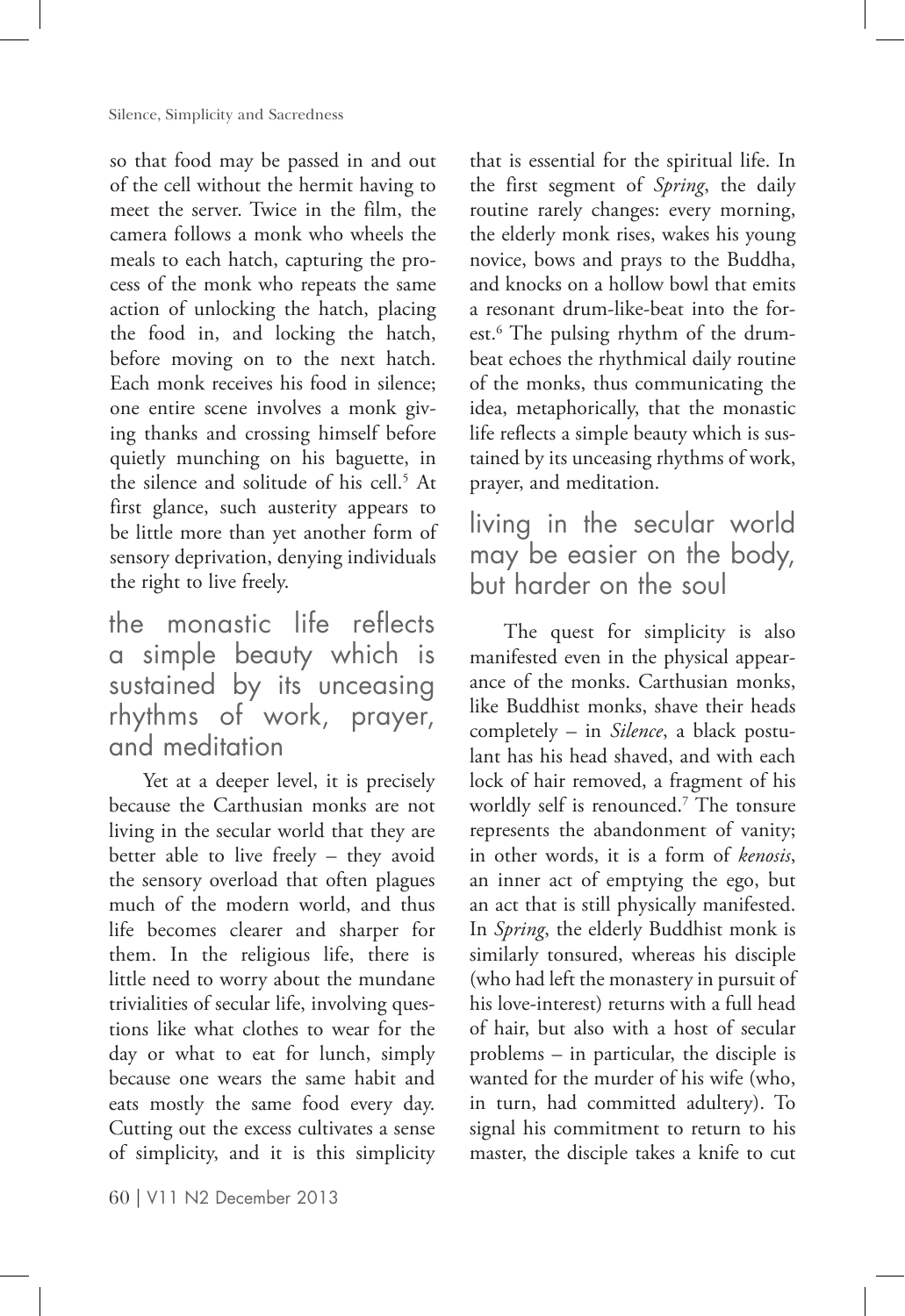his own hair off,<sup>8</sup> indicating his determination to leave the secular world. For all of its drawbacks, the religious life offers protection from the pains of secular existence: living in the secular world may be easier on the body, but harder on the soul, because the complexity and chaos of worldly affairs make any kind of spiritual progress in the secular sphere difficult.

## Simplicity and Style

Strikingly, both *Spring* and Silence<br>
serve to demonstrate the importance of simplicity in the religious life not merely by describing it, but by embodying it as a stylistic feature of the films. As Roger Ebert has pointed out, the plot of Spring is reduced to only the most essential details, and most segments of the film have little or no dialogue, no explanations, and certainly no long speeches with moral messages.9 There is also a simple and straightforward clarity in Kim's division of the film into five segments, each labelled with the name of a

the film hints that the cycle will repeat: the process of innocence, degeneration, repentance, and rebirth continues

season (indicated by *hangul* characters), representing a particular stage of human life, and each incorporating a different animal (a dog, rooster, cat, and snake) as a motif for each section.<sup>10</sup> Opening with 'Spring', the young novice dwells in rustic innocence, but one day takes to tying pebbles to small animals to amuse himself, chuckling as he watches the creatures struggle to move. The elderly monk, observing this, ties a stone to his pupil's back, and instructs him to find the animals he tied up and to free them from their burdens. When the boy discovers the bloody carcass of a snake he played with, he bursts into tears: he has tasted guilt and loss, losing the moral innocence of his early childhood. The sorrow of the novice thus partially echoes sentiments in Gerard Manley Hopkins's "Spring and Fall",<sup>11</sup> which describes the grief of a young child:

*Margaret, are you grieving Over Goldengrove unleaving? Leaves, like the things of man, you With your fresh thoughts care for, can you?12*

The fallen leaves, like the dead animals in the film, present an image of afflicted nature, damaged by the sin that humanity has committed. The 'fall' described is thus not merely the falling of leaves and other signs of nature's decline, but of the state of mankind itself; the doctrine of original sin means that the descendants of Adam and Eve are infected with "the blight man was born for".<sup>13</sup> In Spring, there is no concept of original sin, but there is the possibility of spiritual renewal. After the segment of 'Summer', when the novice experiences the thrills of sexual desire and the agony of craving, as well as "Autumn", when he struggles with the complex emotions of fear and rage, it is in "Winter" that he braves the bitter cold of nature to cross the Korean mountains, undergoing a process of repentance and self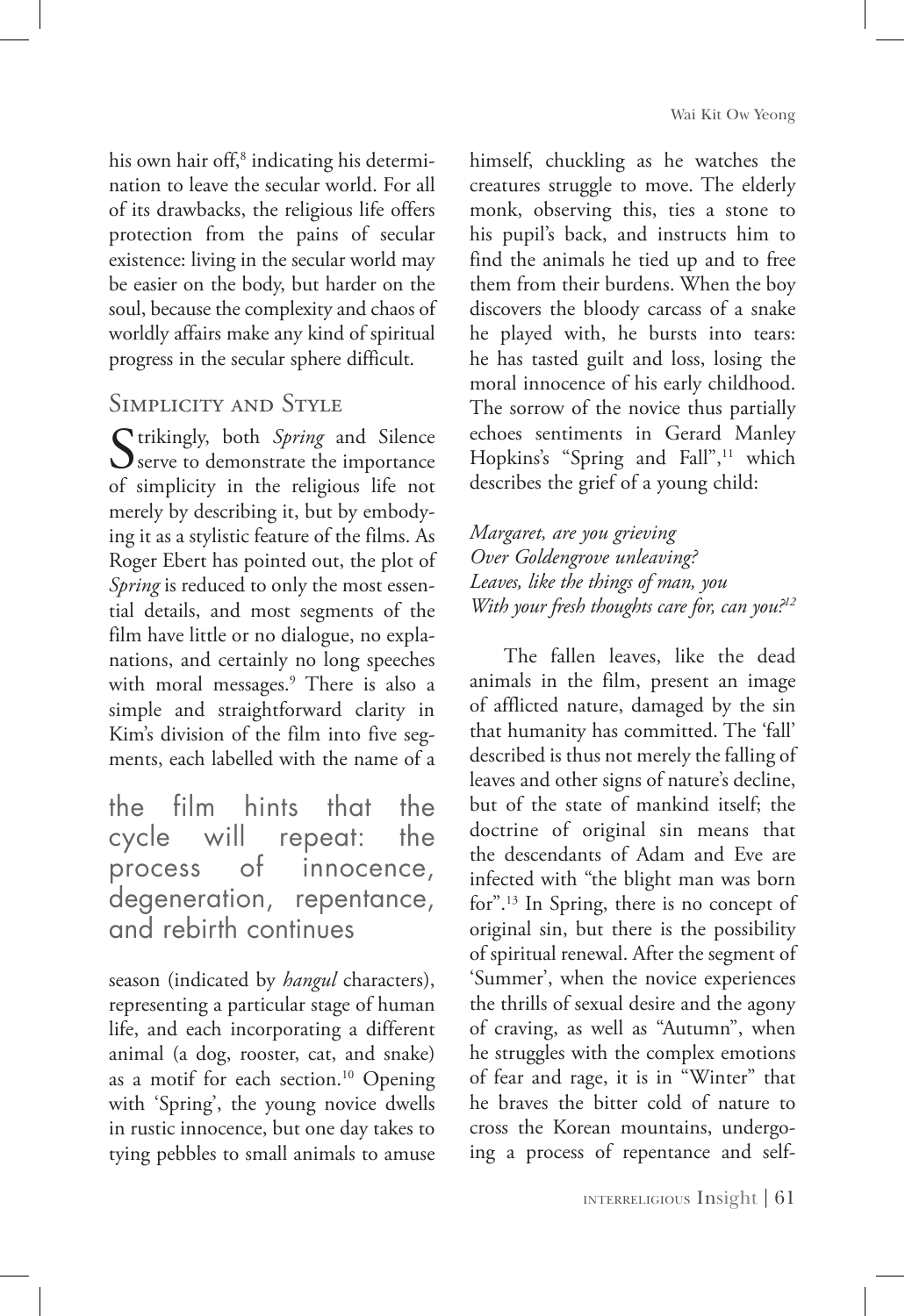Silence, Simplicity and Sacredness



*The Monastery in the Mountains; photo, Wikimedia Commons.*

forgiveness. As "Spring" comes around once again, a new young novice arrives at the temple, and the film hints that the cycle will repeat: the process of innocence, degeneration, repentance, and rebirth continues. By framing the tale as part of a cyclical process, the narrative is rendered as a timeless fable, expressing the quality of simplicity that the film foregrounds.

If Kim integrates the quality of simplicity into the film through strategic structural division, Gröning pushes the defining boundaries of a documentary even further by radically employing silence as its dominant motif. Subverting the conventions of most documentaries, the film involves no background music,

no artificial lighting, and no explanatory voiceover or narration. Silence, then, functions as a means to focus viewers' attention on the film's most elemental components – space, time, and light, with each of these elements combining with the others to weave an enthrallingly expressive chronicle of spirituality. Even at the beginning of the film, the geographical isolation of the monastery is continuously emphasised with picturesque vistas of the surrounding landscape

By offering wordless depictions of the monastery, the film transcends the limitations of language, which is significant given that language can never be a wholly adequate means to express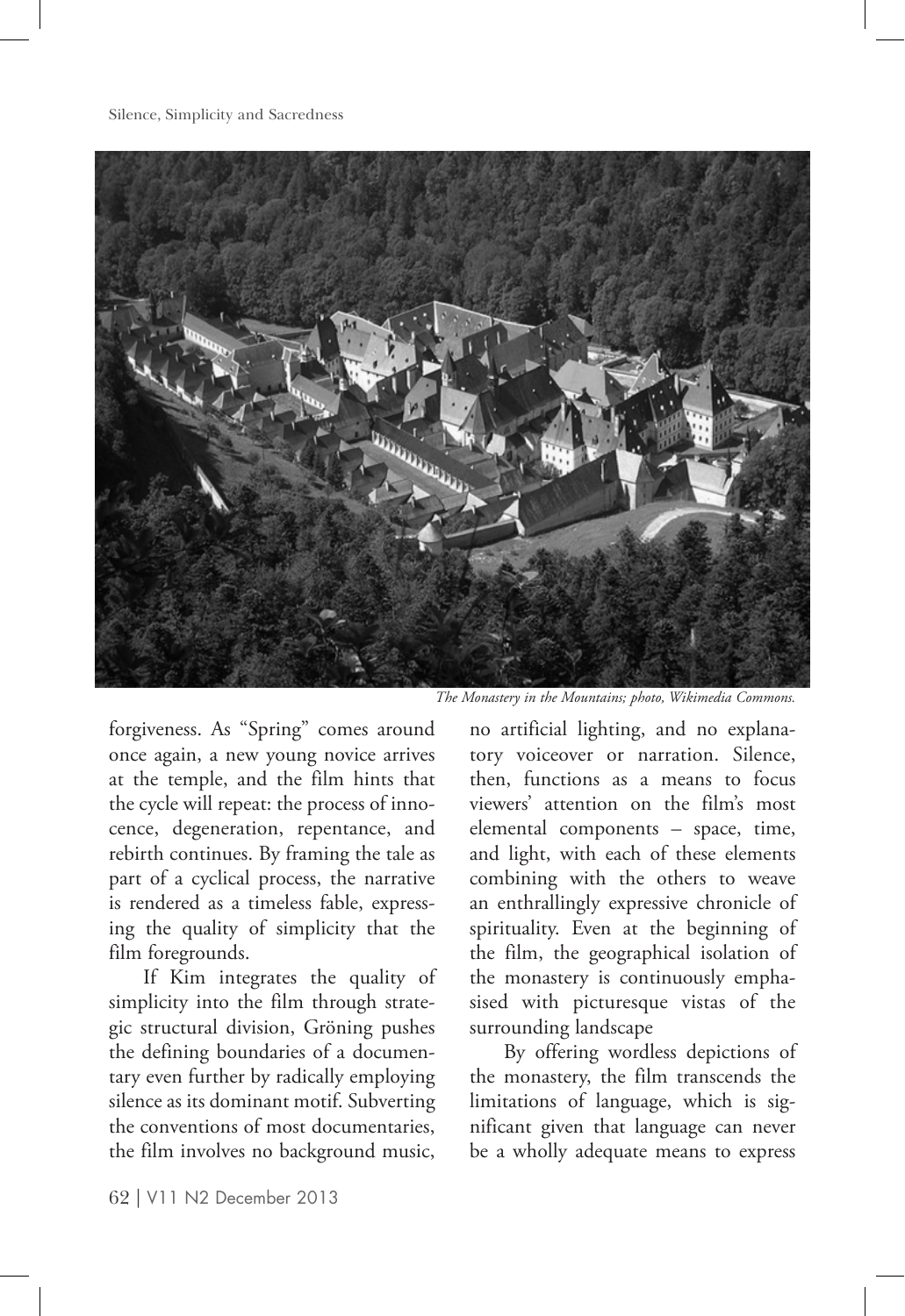the full richness of spiritual reality. As a means of communication, language is dependent on the naming and defining of objects, persons, and events within codified descriptions, but this means that ideological boundaries can be easily imposed upon a reality that lies in excess of such limitations. Even the use of music can condition the viewer to be inclined towards certain interpretations rather than others; consider the different effects that an upbeat melody, as opposed to a subdued and restrained tune, will have upon an audience watching the same visual image. Only silence ensures that an audience can directly bear witness to monastic life without the potential biases that may follow from an adherence to structures of meaning like language or music. Silence thus encourages viewers to form their own conclusions, free of the ideological limitations that language usually brings, hence allowing for a deeper reflection about life in the monastery as it actually is.

Only silence ensures that an audience can directly bear witness to monastic life without the potential biases that may follow from an adherence to structures of meaning like language or music.

In particular, the film inspires quiet meditation about the simple images it employs, ranging from the seemingly trivial and banal (such as an elderly monk shoveling snow) to the sacred and holy (like the monks' chanting

and prayers).<sup>14</sup> The repetition of images (for instance, the ringing of the bells in the church) $15$  further reflects the reiterative nature of the activities that the monks' schedules feature, lending viewers a glimpse into the constantly recurring events of the monastery. The lives of the monks have hardly changed since the time of Matthew Arnold, who describes the Carthusian monastery and its inhabitants in "Stanzas from the Grande Chartreuse" (1855): <sup>16</sup>

*The silent courts where, night and day, Into their stone-carved basins cold The splashing icy fountains play; The humid corridors behold, Where, ghostlike in the deepening night, Cowled forms brush by in gleaming white. 17*

Arnold's nineteenth-century description of the monastery could well be applied to the same institution in the twenty-first century: the film reveals how the "silent courts"<sup>18</sup> remain indomitably soundless, and furthermore, the depiction of the monks at some instances of the film do appear to be like ethereal phantoms; they are "Cowled forms"<sup>19</sup> that are "ghostlike",<sup>20</sup> and which "brush by in gleaming white".<sup>21</sup> Aside from the physical description of the monks, the geographical isolation of the monastery in *Silence* is also continuously emphasized with picturesque vistas of the surrounding landscape. The Carthusian monastery resembles, as the poet describes, "A palace of the kings of France",<sup>22</sup> being located in the postcard-perfect Chartreuse Mountains that are still breath-taking in their beauty.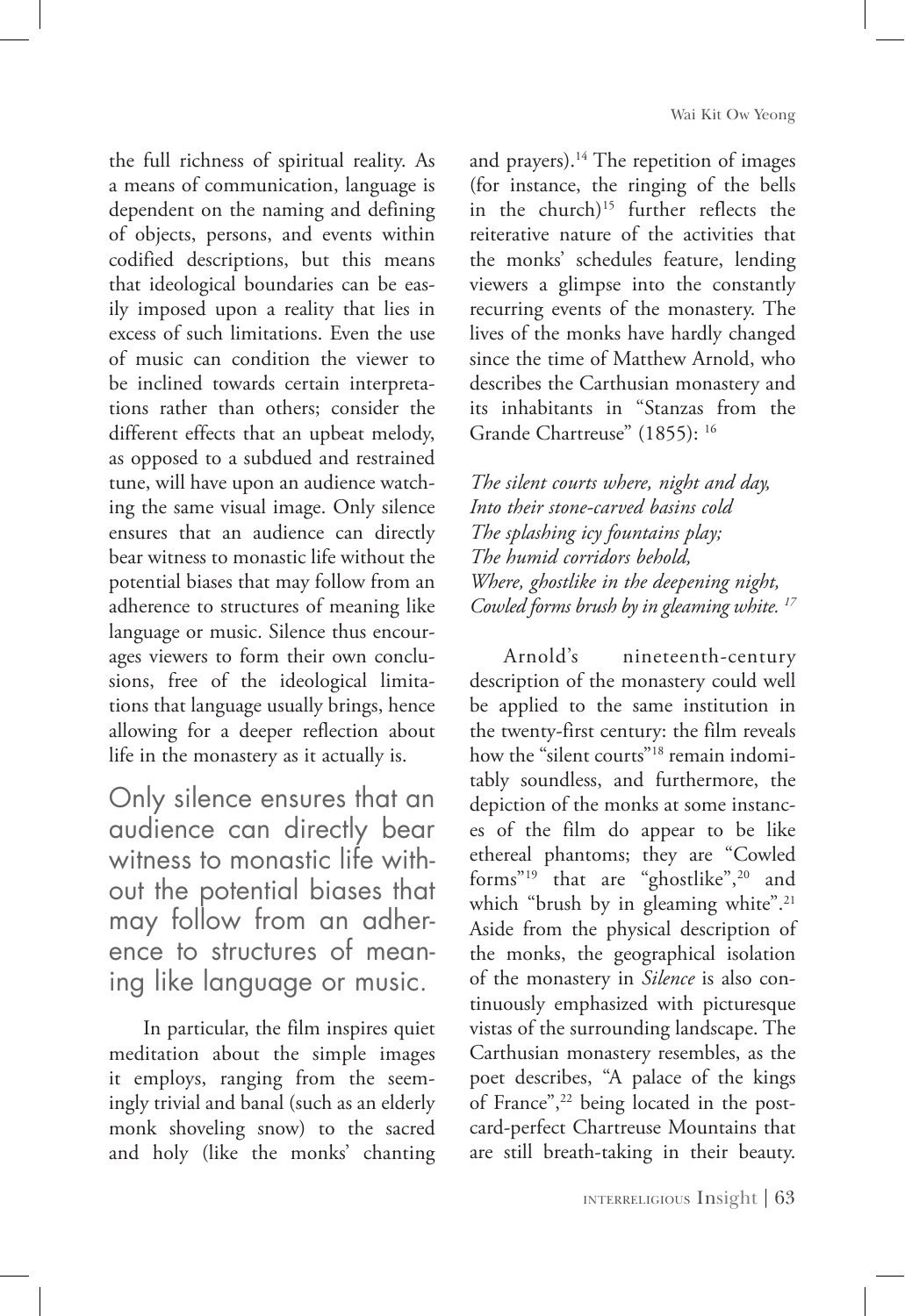Similarly, the drama of *Spring* is entirely set either on or near the Buddhist monastery, which floats on a raft in the middle of a great and beautiful lake. The audience partakes of the same experience of beauty and silence, and partakes of it by necessity, simply because the film provides no other option. Each image in Silence and Spring becomes an aid to contemplation for the audience, enacting the human quest for an appreciation of nature and a desire for transcendence, while preserving the rituals and traditions handed down for generations, according to the same rhythms of work and prayer that have sustained the monastic community for millennia.

### SPEECH AND SPIRITUALITY

 $\sum_{\text{emphasis placed upon silence, the}}$ attention of audiences is drawn towards sections of the films where human voices continue to be heard or words continue to be seen. In *Silence*, the religious service in the church reverberates with a spiritual resonance; it is the subordination of the individual to the formal and communal, in which believers partake in a ceremony that unifies them as a community down the ages, across space and time. Similarly, in *Spring*, it is the text of the *Heart Sutra* – one of the most renowned of Buddhist scriptures<sup>23</sup> – that functions as a unifying force for the elderly monk, his disciple, and the two detectives who have come to arrest the disciple. All of them help to contribute to the carving, painting, and coloring of the text onto the wooden floorboard of the monastery,<sup>24</sup> and

64 | V11 N2 December 2013

underlying this act of inscription is not only a process of atonement for the disciple, but an opportunity for all four individuals to defuse the animosity between them by cultivating the inner peace that the *sutra* advocates. The elderly monk's trust in the scripture thus reveals an inner commitment to the

The audience partakes of the same experience of beauty and silence, and partakes of it by necessity, simply because the film provides no other option.

written word as a means to understand the external world; it is a conviction that words themselves can be the conductors of great and potent energy. In *Silence*, such words include the many scriptural quotations interspersed between scenes in the film; one French quotation in particular is repeated four times:<sup>25</sup>

*Qui ne renonce pas à tous ses biens et ne marche pas à ma suite, ne peut être mon disciple.* 

Whoever does not renounce all that he has and follow me, cannot be my disciple. (Luke 14:33)

By the force of repetition, Gröning obliges viewers to practice their own lectio divina of the scriptural passages, compelling a renewed understanding of the verses in relation to the monks' chosen path of renunciation and obedience.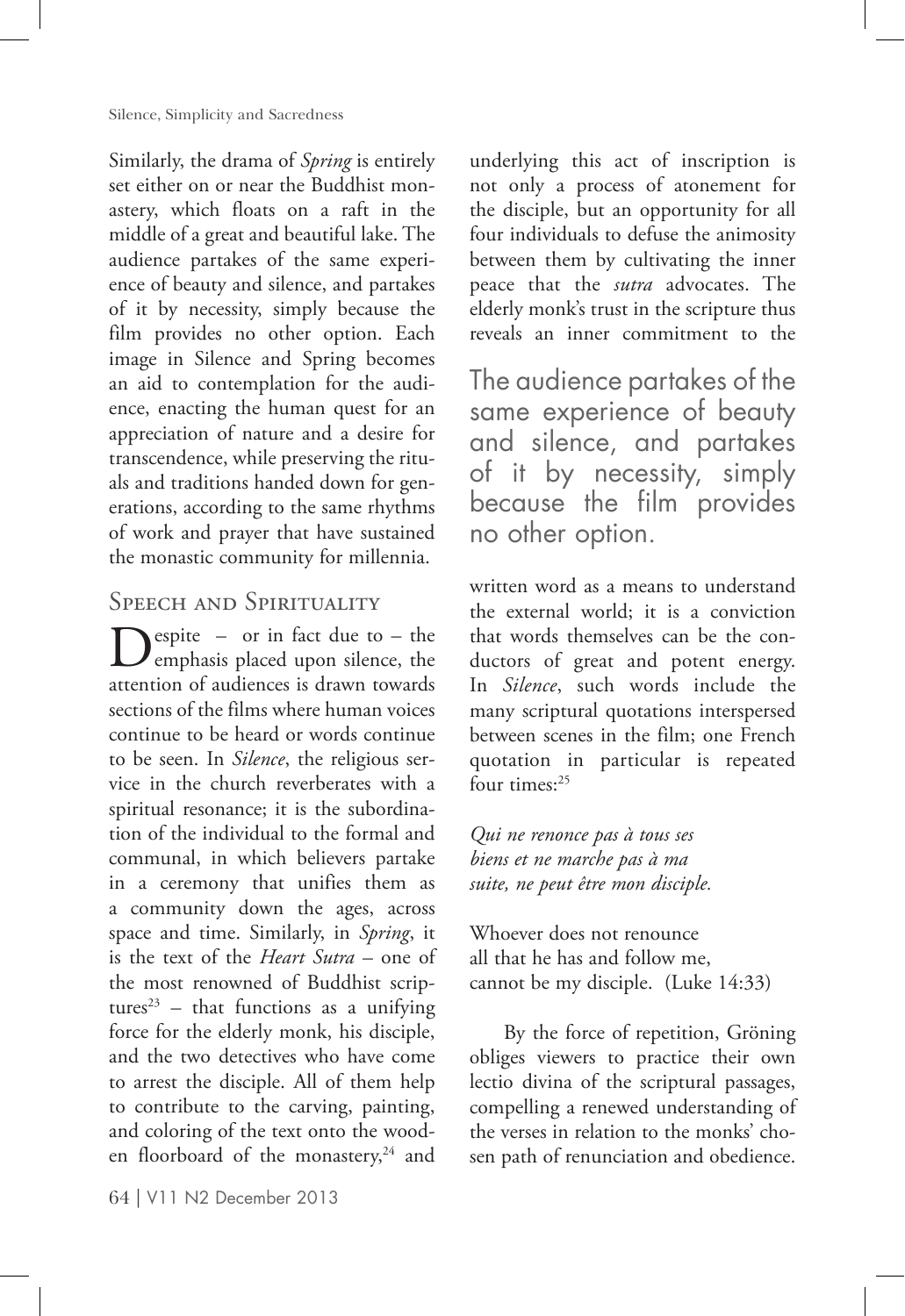Proust has called reading a "fruitful miracle of communication in the midst of solitude"<sup>26</sup>: when reading, we are alone and yet together, because although we read individually, we partake in the same ideas expressed in the texts we read, establishing us as part of a literary community. In a sense, the monastic experience mirrors the process of reading, as the monks are alone and yet together, for although they dwell in solitude, they remain part of a contemplative community that has retained its dignity and steadfastness to remain separate from worldly, secular life.

In both films, a calm and tranquil monastic sanctuary provides humanity a precious chance to seek the experience of spiritual transcendence. The monastic urge, after all, is the impulse for contemplation, the desire to seek refuge, look inwards, and become still. As one of the taglines for Silence describes, "Only in complete silence, one starts to hear."27 This apparent paradox resolves itself to the viewer when the films demonstrate the power of silence in igniting a renewed awareness of reality, simply because any limiting ideological structures imposed by language are negated through the sheer absence of speech and sound. The monasteries in the films are thus sites where silence translates as sound, material poverty as spiritual richness, and emptiness as inner plenitude. These paradoxes are necessarily legitimized and enacted by monasticism, revealing the ways in which monastic experience can potentially transcend reason to attain higher spiritual truths. Just as monasticism promises material

poverty but spiritual riches, depictions of monasticism in film offer viewers the opportunity to gain a keener appreciation of the ways in which self-abnegation results in a counter-intuitive fulfilment of the spirit: as the self becomes less, it becomes more.

The monasteries in the films are thus sites where silence translates as sound, material poverty as spiritual richness, and emptiness as inner plenitude.

Silence, as the films illustrate, seems to function as an existential condition in religious life, whatever one's faith tradition. Wittgenstein famously notes that what we cannot speak about, we must pass over in silence,<sup>28</sup> and indeed, our reality is constituted by the words that we have for that reality. So in a world like the Carthusian monastery in *Silence*, or the Buddhist monastery in *Spring*, the very linguistic and cognitive structures by which we understand that world may be accordingly dismantled. With silence, are we wiping the slate clean, making it possible to re-conceptualize reality in new kinds of ways that are not bound and contained by words? Or is our interpretation of silence dependent on previous conditioning? While the religious life does not hold a monopoly on silence, the Buddhist and Catholic traditions offer us an interpretation of silence that ennobles and sanctifies it, promoting it as an aid to contemplation in the pursuit of transcendence.